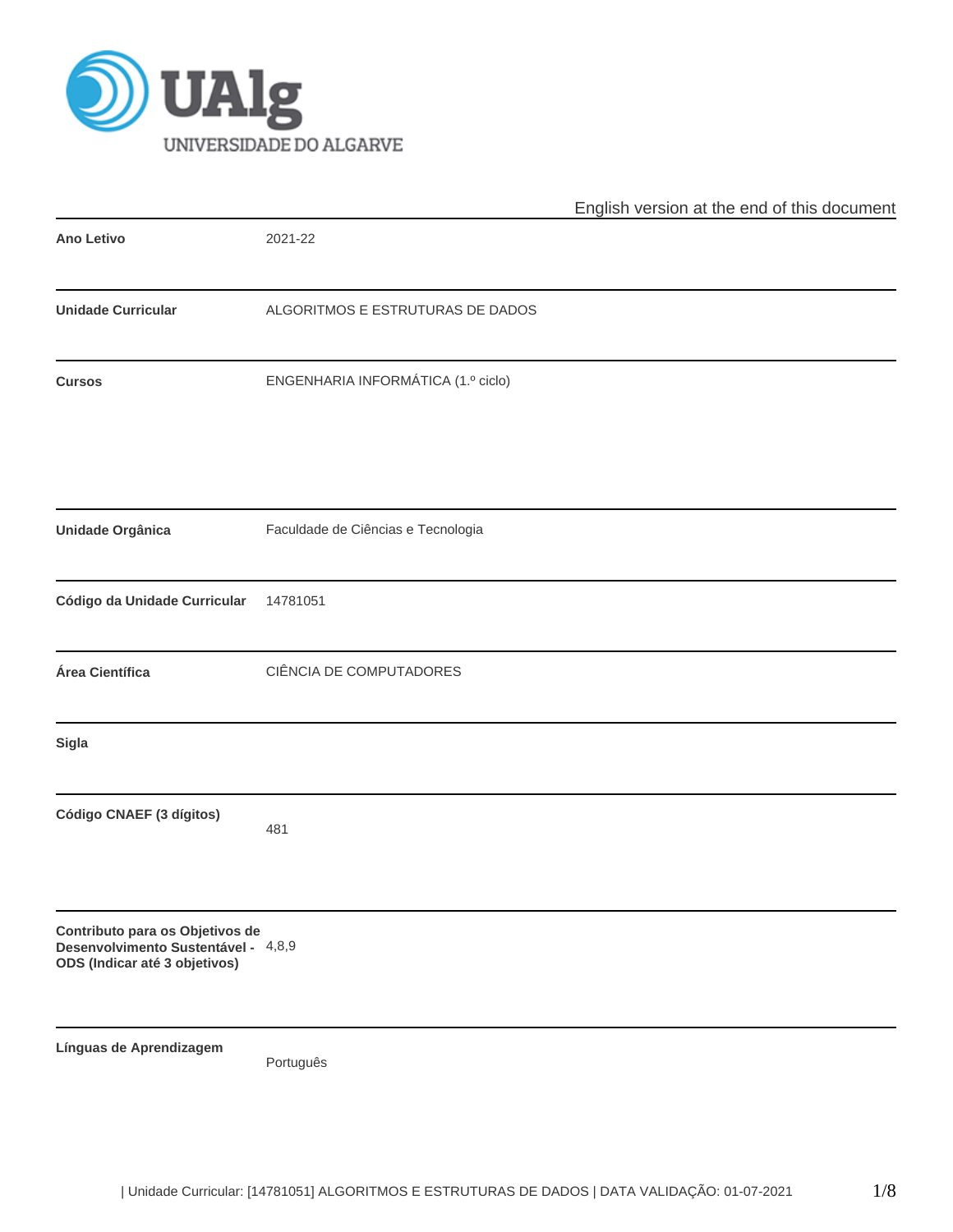

# **Modalidade de ensino**

Preferencialmente ensino presencial.

Em caso de confinamento devido a COVID-19, as aulas serão leccionadas remotamente usando plataformas como Zoom e Discord.

**Docente Responsável** João Miguel de Sousa de Assis Dias

| <b>DOCENTE</b>                     | <b>TIPO DE AULA</b> | <b>TURMAS</b>     | TOTAL HORAS DE CONTACTO (*) |
|------------------------------------|---------------------|-------------------|-----------------------------|
| João Miguel de Sousa de Assis Dias | PL:                 | T1: PL1: PL2: PL3 | 28T: 84PI                   |
| Amine Bergia                       |                     | PL4               | 28PL                        |

\* Para turmas lecionadas conjuntamente, apenas é contabilizada a carga horária de uma delas.

| <b>ANC</b> | <b>PERIODO DE FUNCIONAMENTO*</b> | <b>HORAS DE CONTACTO</b> | <b>HORAS TOTAIS DE TRABALHO</b> | <b>ECTS</b> |
|------------|----------------------------------|--------------------------|---------------------------------|-------------|
| _ററ        | . ت                              | 28T; 28PL                | 156                             |             |

\* A-Anual;S-Semestral;Q-Quadrimestral;T-Trimestral

#### **Precedências**

Sem precedências

# **Conhecimentos Prévios recomendados**

Idealmente, os alunos terão realizado com êxito as cadeiras de programação antecedentes: Programação Imperativa e Laboratório de Programação.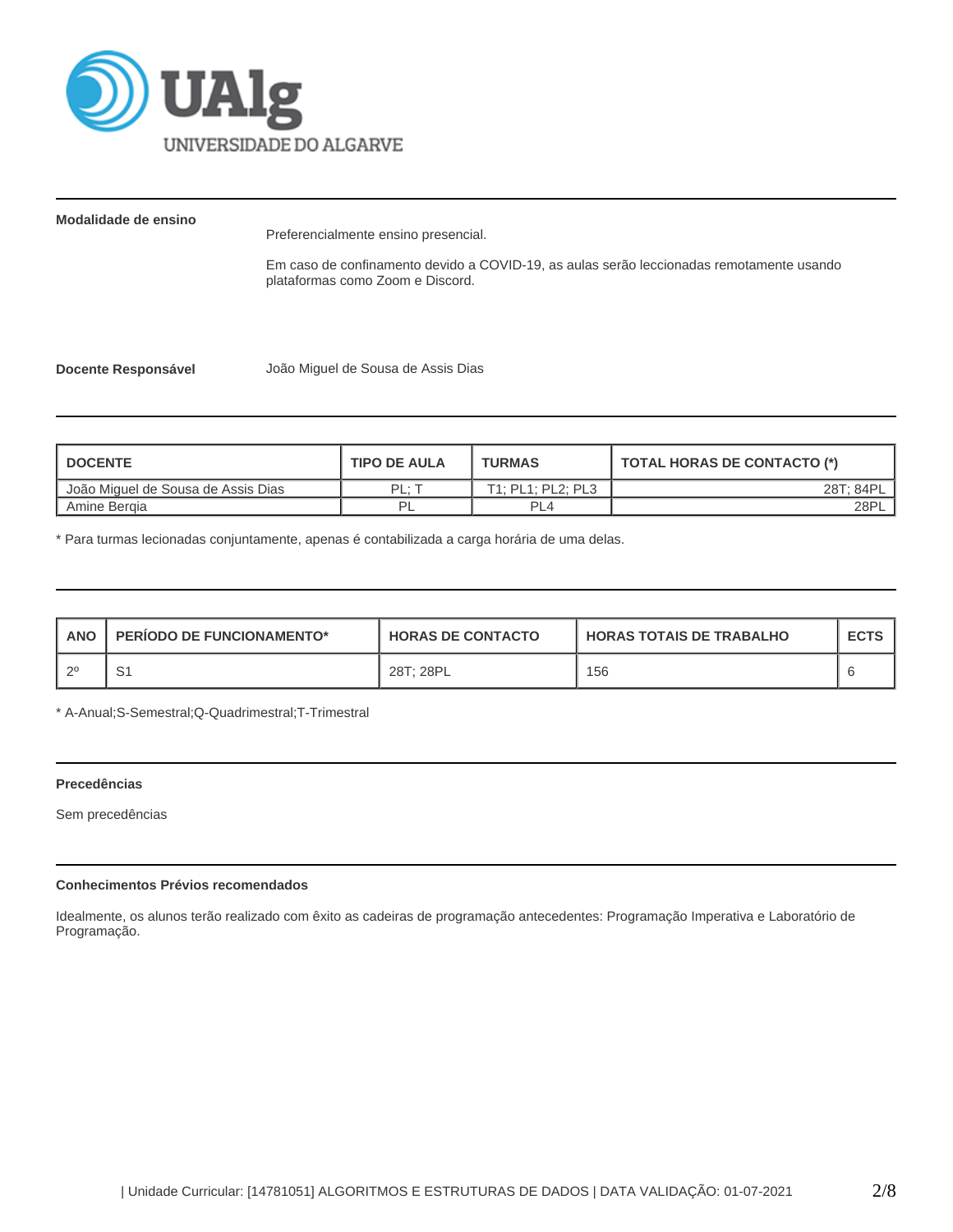

# **Objetivos de aprendizagem (conhecimentos, aptidões e competências)**

No fim desta cadeira, todos os alunos deverão ser capazes de:

- Compreender as estruturas de dados fundamentais: vetores, listas, filas, pilhas, árvores, tabelas de dispersão, ?union-find?.
- Compreender os principais algoritmos de ordenação.
- Compreender os principais algoritmos sobre grafos.
- Compreender os principais algoritmos sobre cadeias de caracteres e vetores de cadeias de caracteres.
- Saber utilizar bibliotecas que implementam essas estruturas de dados e esses algoritmos.
- Programar essas estruturas de dados, adaptando-as a necessidades supervenientes e acrescentando novas funcionalidades.
- Distinguir as características de complexidade dos principais algoritmos.
- Compreender e saber aplicar as ideias fundamentais da programação dinâmica.
- Apreciar melhor a problemática do desenvolvimento de software e a importância da qualidade do software.
- Programar em Java, tirando partido do mecanismos das classes.

Além disto, os alunos terão reforçado as suas competências gerais de programação.

### **Conteúdos programáticos**

- Preliminares
	- Programação em Java
	- Programação com classes
	- Modelo de programação
- Conceitos fundamentais
	- Sacos, pilhas e filas
	- Union-Find
	- Análise de algoritmos
- Ordenação
	- Algoritmos elementares
	- Mergesort, quicksort
	- Filas com prioridade
- Busca
	- Árvores binárias de busca
	- Árvores equilibradas
	- Tabelas de dispersão
- Grafos
	- Busca em profundidade
	- Busca em largura
	- Árvores de cobertura
	- Caminho mais curto
- Estratégias programativas
	- Divisão-conquista
		- Algoritmos vorazes ("gananciosos")
	- Programação dinâmica
- Outros assuntos
	- Algoritmos sobre cadeias de caracteres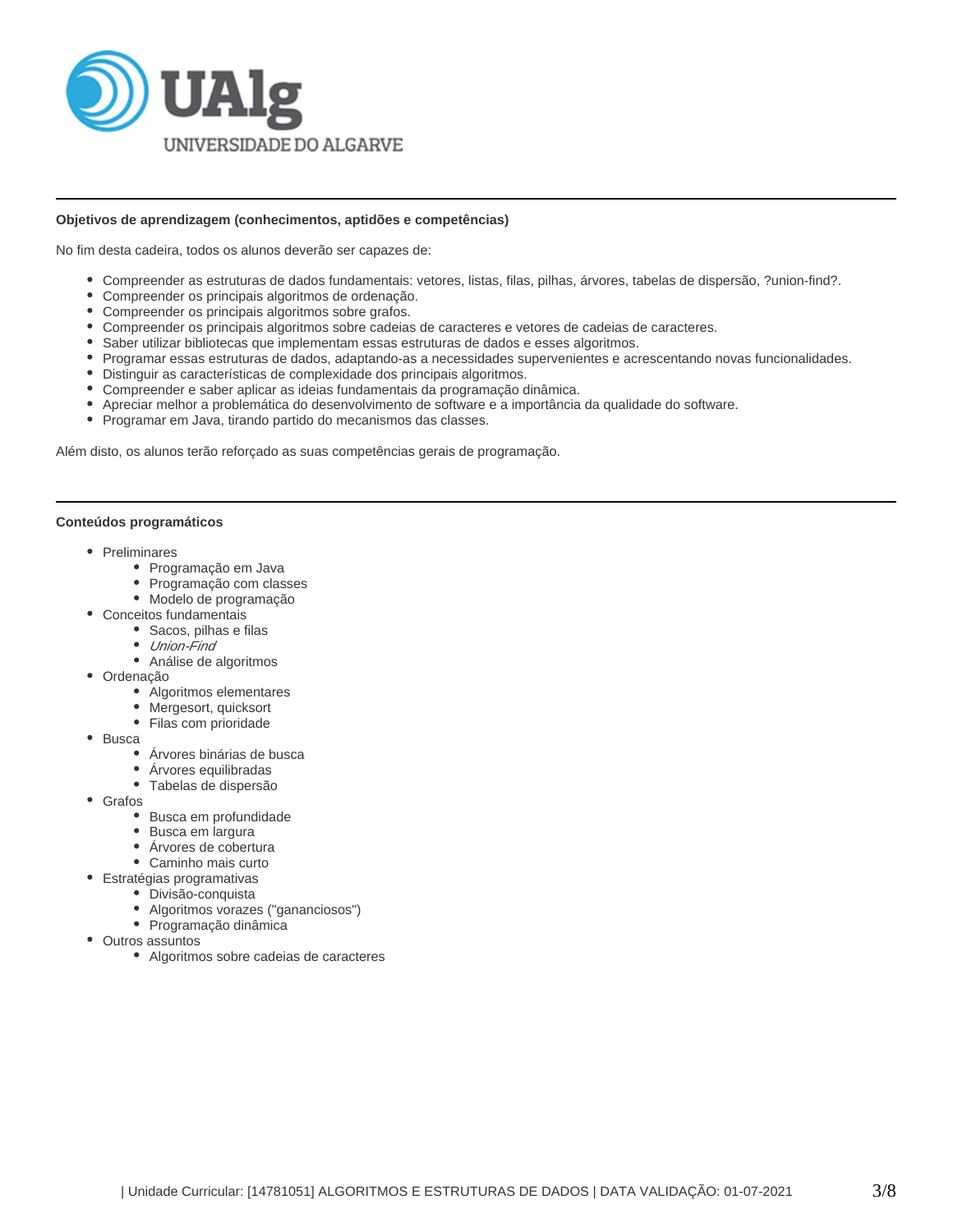

### **Metodologias de ensino (avaliação incluída)**

Nas aulas teóricas o professor faz a exposição da matéria usando o quadro e o computador. Nas aulas práticas, os alunos resolvem problemas de programação.

A avaliação usa a modalidade de *avaliação por frequência que* é realizada por meio de trabalhos práticos e problemas de programação.

São admitidos ao exame apenas os alunos com nota superior ou igual a 7.5 na avaliação de frequência. O exame assume a forma de uma prova escrita, que poderá ter ou não suporte computacional.

A nota de frequência tem peso 40% na nota final. A nota do exame tem peso 60% na nota final. É necessária uma nota mínima de 8.5 valores no exame para obter aprovação.

O corpo docente reserva-se o direito de, em caso de dúvida, chamar qualquer aluno a oral, incluíndo alunos que tenham uma diferença elevada entre a nota de frequência e a nota do exame. Nessas situações, a nota final será a nota da oral.

Todas as ações que fazem parte da avaliação são realizadas individualmente, ao abrigo do código de honra da cadeira.

### **Bibliografia principal**

Algorithms, quarta edição, Robert Sedgewick e Kevin Wayne, 2011 Introduction to Algorithms, 3.ª edição, Thomas Cormen, Charles Leiserson, Ronald Rivest, Clifford Stein, 2009. Slides usados nas aulas teóricas.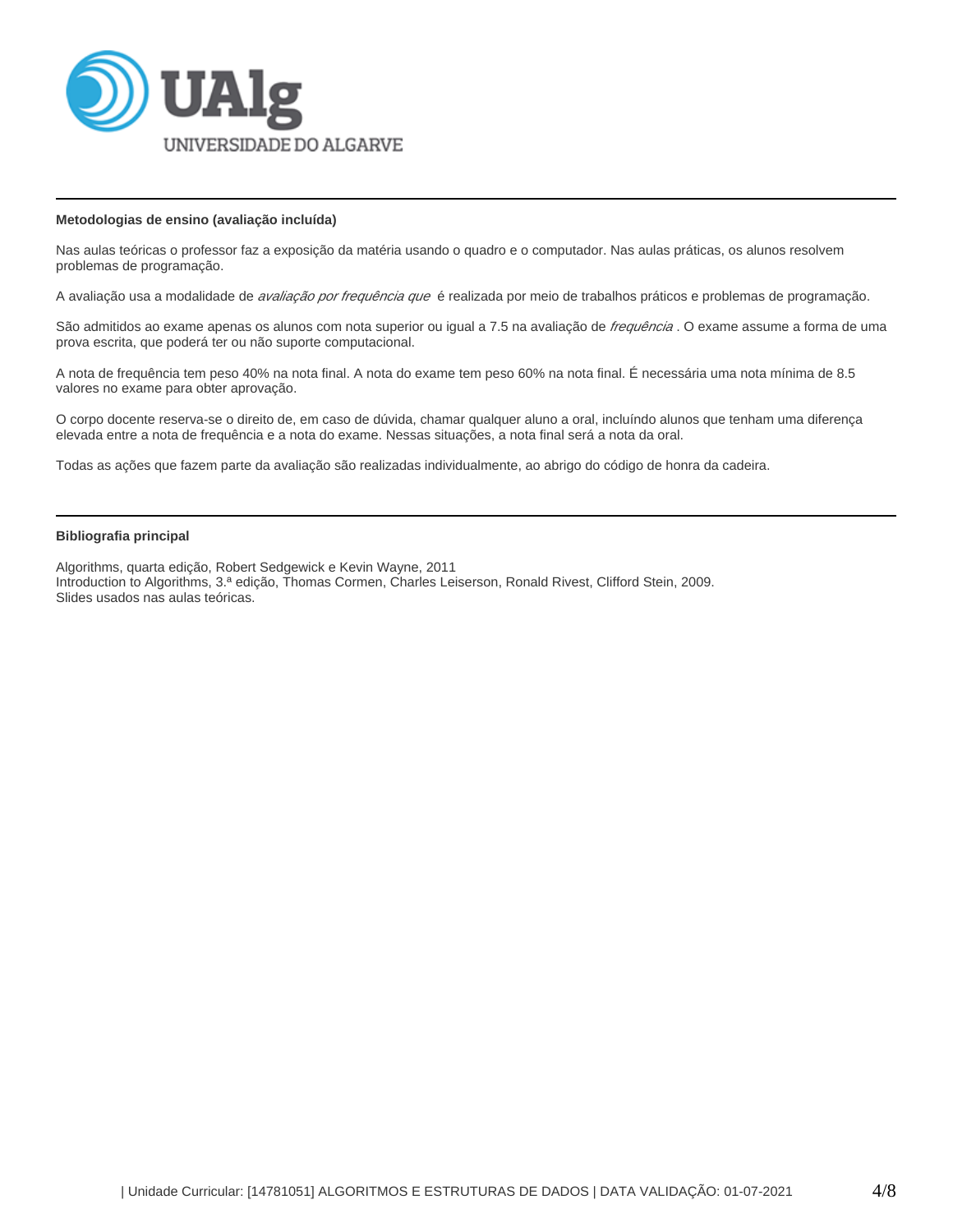

| <b>Academic Year</b>                                                                                   | 2021-22                                    |
|--------------------------------------------------------------------------------------------------------|--------------------------------------------|
| <b>Course unit</b>                                                                                     | ALGORITHMS AND DATA STRUCTURES             |
| <b>Courses</b>                                                                                         | INFORMATICS (COMPUTER SCIENCE) (1st Cycle) |
| <b>Faculty / School</b>                                                                                | FACULTY OF SCIENCES AND TECHNOLOGY         |
| <b>Main Scientific Area</b>                                                                            |                                            |
| Acronym                                                                                                |                                            |
| <b>CNAEF code (3 digits)</b>                                                                           | 481                                        |
| <b>Contribution to Sustainable</b><br><b>Development Goals - SGD</b><br>(Designate up to 3 objectives) | 4,8,9                                      |
| Language of instruction                                                                                | Portuguese                                 |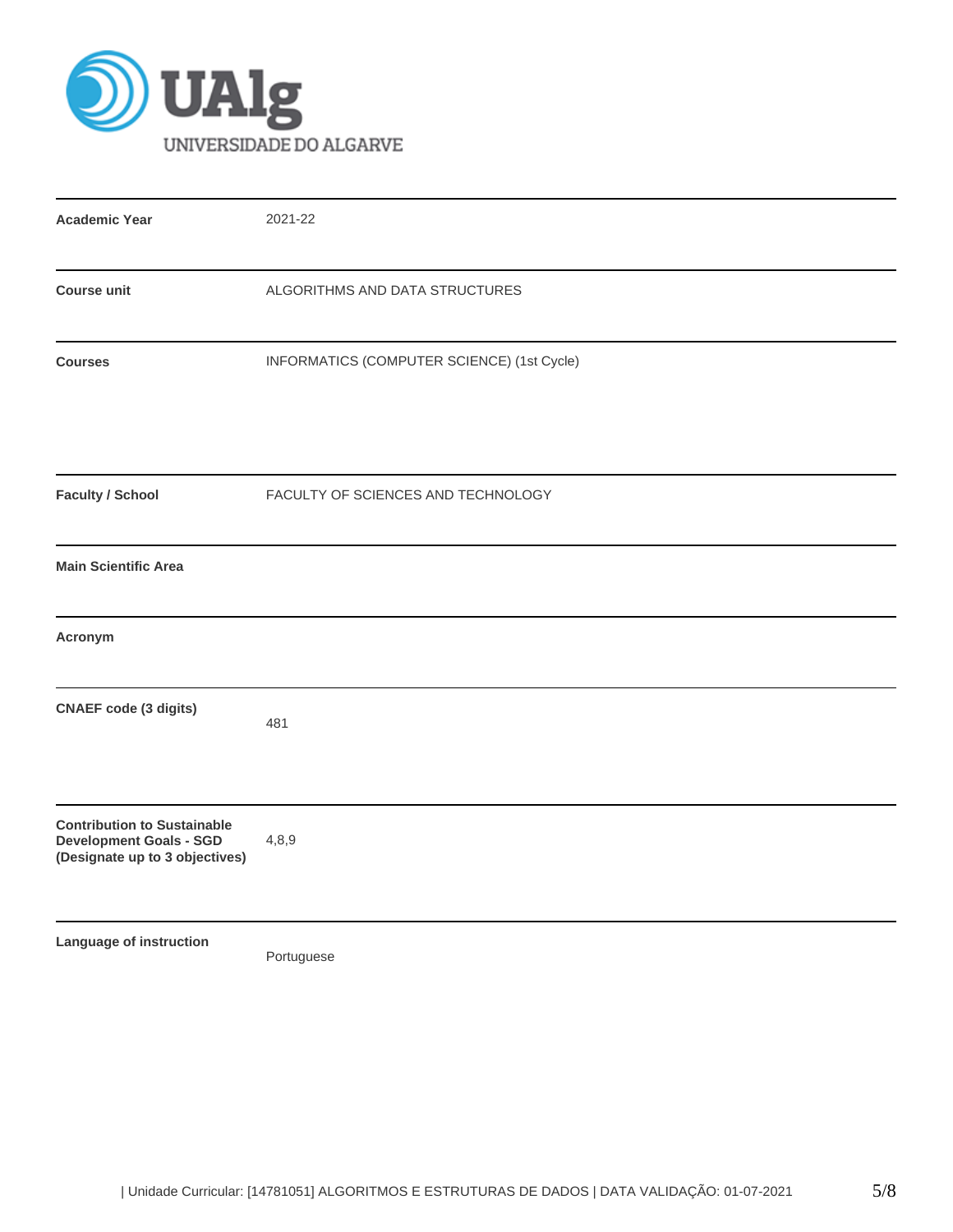

# **Teaching/Learning modality**

Preferably face to face learning.

In case of confinement due to COVID-19, lectures will take place remotely via platforms such as Zoom and Discord.

**Coordinating teacher** João Miguel de Sousa de Assis Dias

| Teaching staff                     | <b>Type</b> | <b>Classes</b>    | Hours (*) |
|------------------------------------|-------------|-------------------|-----------|
| João Miquel de Sousa de Assis Dias | PI·<br>--   | T1: PL1: PL2: PL3 | 28T: 84PL |
| Amine Bergia                       | DI          | PL <sub>4</sub>   | 28PL      |

\* For classes taught jointly, it is only accounted the workload of one.

| Con |                 | гc  | n | $\sim$ |   |   |    |   | otal |
|-----|-----------------|-----|---|--------|---|---|----|---|------|
|     | $\Omega$<br>L C | IІC |   | ۱ΙС    | Ш | Ш | IЮ | Ш | ີ    |

T - Theoretical; TP - Theoretical and practical ; PL - Practical and laboratorial; TC - Field Work; S - Seminar; E - Training; OT - Tutorial; O - Other

# **Pre-requisites**

no pre-requisites

### **Prior knowledge and skills**

Ideally, students will have successfully completed the previous programming courses in the curriculum: Imperative Programming and Programming Lab.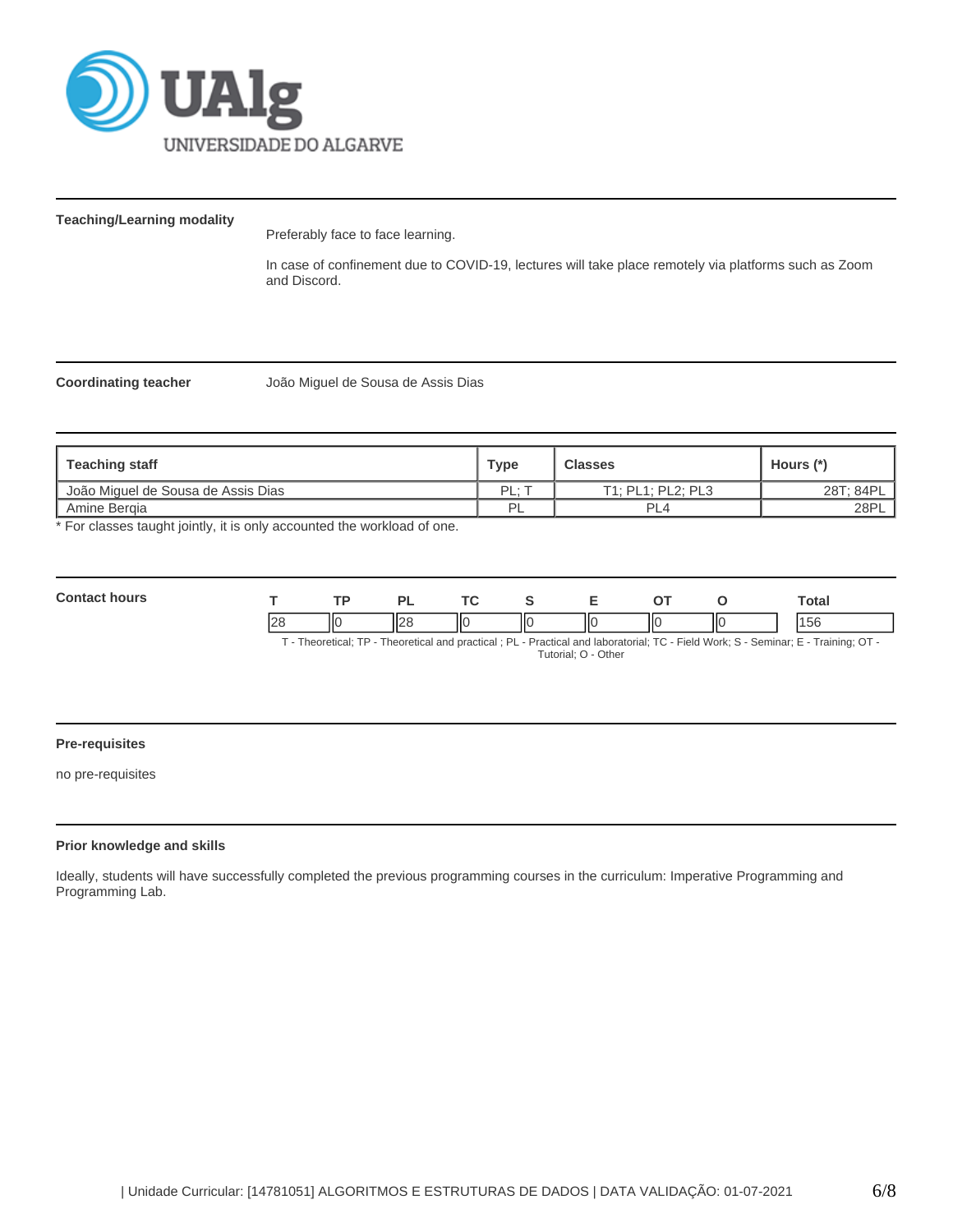

# **The students intended learning outcomes (knowledge, skills and competences)**

At the end of this course, students should be able to:

- Understand the fundamental data structures: vectors, lists, queues, stacks, trees, graphs, union-find.
- Understand the main sorting algorithms.
- $\bullet$ Understand the main algorithms on graphs.
- Understand the main algorithms on strings and on arrays of strings.
- Know how to use libraries that implement these data structures and these algorithms.
- Program these data structures, adapting them to future needs and adding new functionalities.
- Distinguish the complexity characteristics of the main algorithms.
- Understand and apply the fundamental ideas of dynamic programming.
- Appreciate the software development life cycle and the importance of software quality.
- Program in Java, using classes.

In addition, students will have strengthened their overall programming skills.

## **Syllabus**

- Introduction
	- Programming in Java
	- Programming with classes
	- Programming model in the course
- Fundamental concepts
	- Bags, stacks and queues
	- Union-Find
	- Analysis of algorithms
- Sorting
	- Elementary algorithms
	- Mergesort, quicksort
	- Priority queues
- Searching
	- Binary search trees
	- Balanced trees
	- Hash tables
- Graphs
	- Depth-first search
	- Breadth-first search
	- Spanning trees
	- Shortest paths
- Programming strategies
	- Divide and conquer
	- Greedy Algorithms
	- Dynamic programming
- Other topics
	- Algorithms for strings